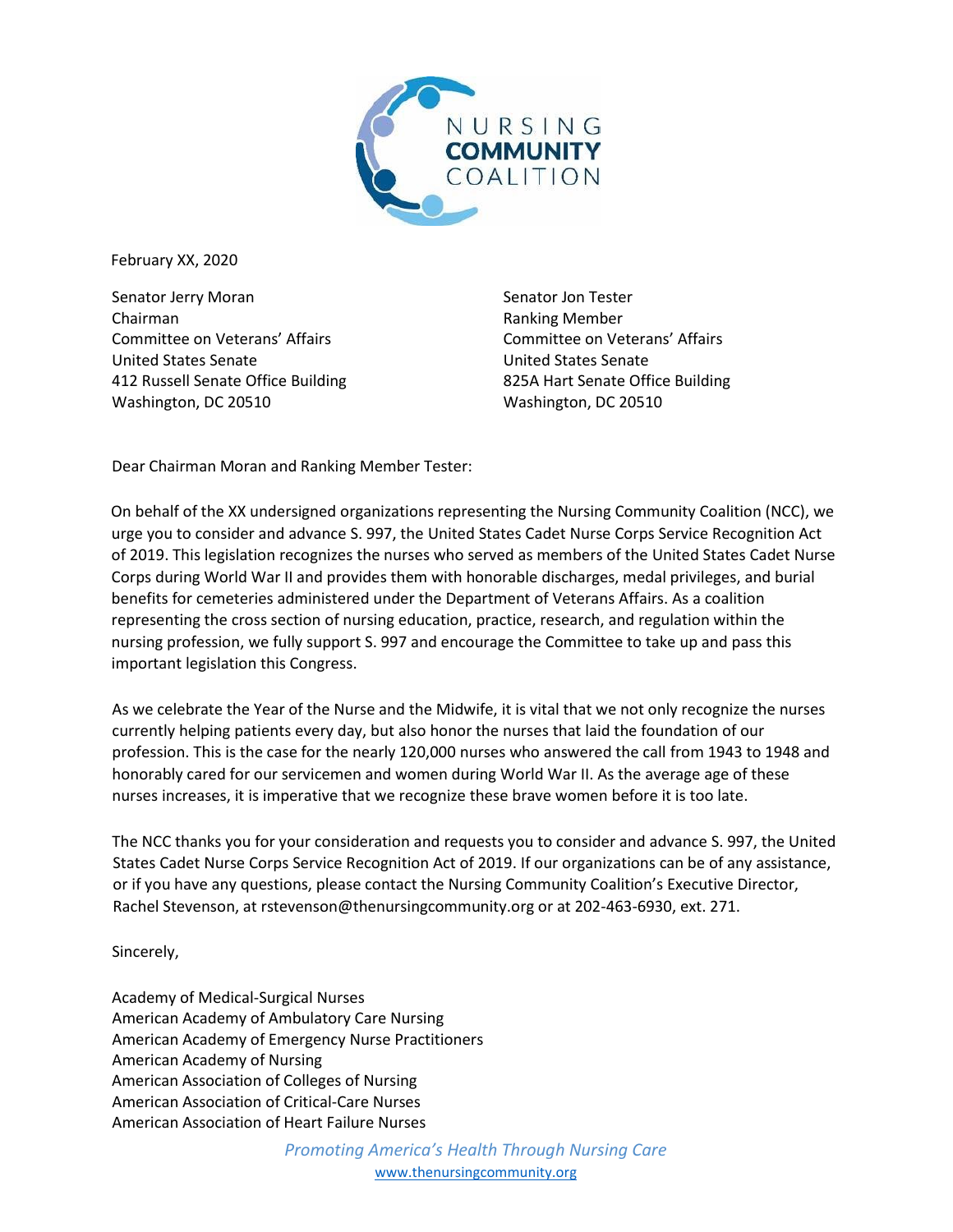American Association of Neuroscience Nurses American Association of Nurse Anesthetists American Association of Nurse Practitioners American Association of Post -Acute Care Nursing American College of Nurse -Midwive s American Nephrology Nurses Association American Nurses Association American Nursing Informatics Association American Organization of Nursing Leadership American Pediatric Surgical Nurses Association, Inc. American Public Health Association, Public Health Nursing Section American Psychiatric Nurses Association American Society for Pain Management Nursing American Society of PeriAnesthesia Nurses Association for Radiologic & Imaging Nursing Association of Community Health Nursing Educators Association of Pediatric Hematology/Oncology Nurses Association of periOperative Registered Nurses Association of Public Health Nurses Association of Rehabilitation Nurses Association of Veterans Affairs Nurse Anesthetists Association of Women's Health, Obstetric and Neonatal Nurses Chi Eta Phi Sorority, Incorporated Dermatology Nurses' Association Emergency Nurses Association Friends of the National Institute of Nursing Research Gerontological Advanced Practice Nurses Association Hospice and Palliative Nurses Association Infusion Nurses Society International Association of Forensic Nurses International Society of Psychiatric -Mental Health Nurses National Association of Clinical Nurse Specialists National Association of Neonatal Nurse Practitioners National Association of Neonatal Nurses National Association of Nurse Practitioners in Women's Health National Association of Pediatric Nurse Practitioners National Black Nurses Association National Council of State Boards of Nursing National Forum of State Nursing Workforce Centers National League for Nursing National Nurse -Led Care Consortium National Organization of Nurse Practitioner Faculties Nurses Organization of Veterans Affairs Oncology Nursing Society Organization for Associate Degree Nursing Preventive Cardiovascular Nurses Association Society of Pediatric Nurses Society of Urologic Nurses and Associates